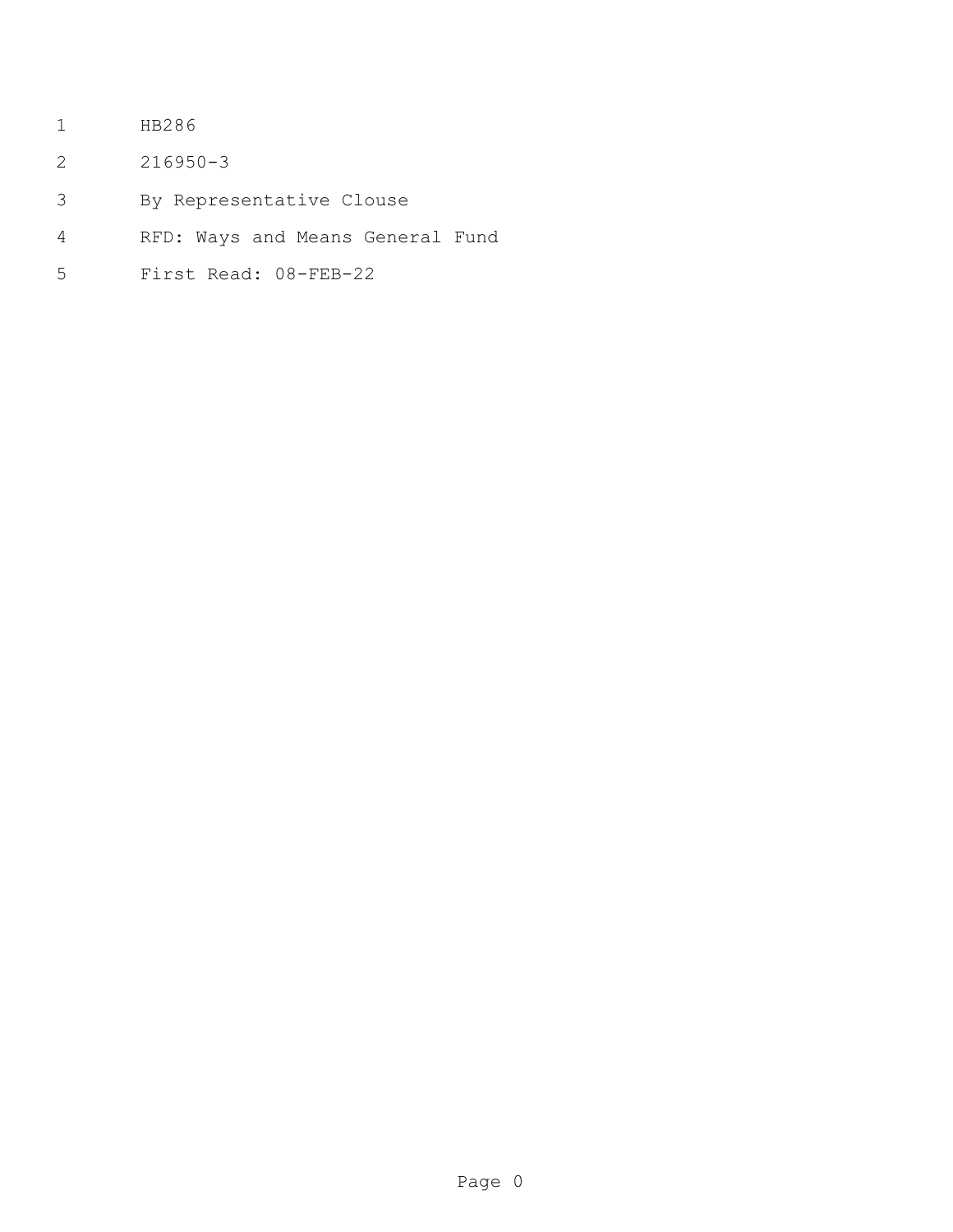| $\mathbf 1$   | ENGROSSED                                                               |
|---------------|-------------------------------------------------------------------------|
| $\mathbf{2}$  |                                                                         |
| 3             |                                                                         |
| 4             | A BILL                                                                  |
| 5             | TO BE ENTITLED                                                          |
| 6             | AN ACT                                                                  |
| 7             |                                                                         |
| 8             | Relating to the Hospital Provider Privilege Tax; to                     |
| $\mathcal{G}$ | amend Sections 40-26B-71, 40-26B-73, 40-26B-77.1, 40-26B-79,            |
| 10            | 40-26B-80, 40-26B-81, 40-26B-82, 40-26B-84, and 40-26B-88 of            |
| 11            | the Code of Alabama 1975, to extend the tax until fiscal year           |
| 12            | 2025.                                                                   |
| 13            | BE IT ENACTED BY THE LEGISLATURE OF ALABAMA:                            |
| 14            | Section 1. Sections 40-26B-71, 40-26B-73,                               |
| 15            | $40-26B-77.1$ , $40-26B-79$ , $40-26B-80$ , $40-26B-81$ , $40-26B-82$ , |
| 16            | $40 - 26B - 84$ , and $40 - 26B - 88$ of the Code of Alabama 1975, are  |
| 17            | amended as follows:                                                     |
| 18            | $"$ \$40-26B-71.                                                        |
| 19            | "(a) For state fiscal years 2020, 2021, and 2022                        |
| 20            | 2023, 2024, and 2025, an assessment is imposed on each                  |
| 21            | privately operated hospital in the amount of 6.00 percent of            |
| 22            | net patient revenue in fiscal year 2017 2020, which shall be            |
| 23            | reviewed and hospital cost reports updated annually, subject            |
| 24            | to limitations in this article on the use of funds in the               |
| 25            | Hospital Assessment Account. The assessment is a cost of doing          |
| 26            | business as a privately operated hospital in the State of               |
| 27            | Alabama. Annually, the Medicaid Agency shall make a                     |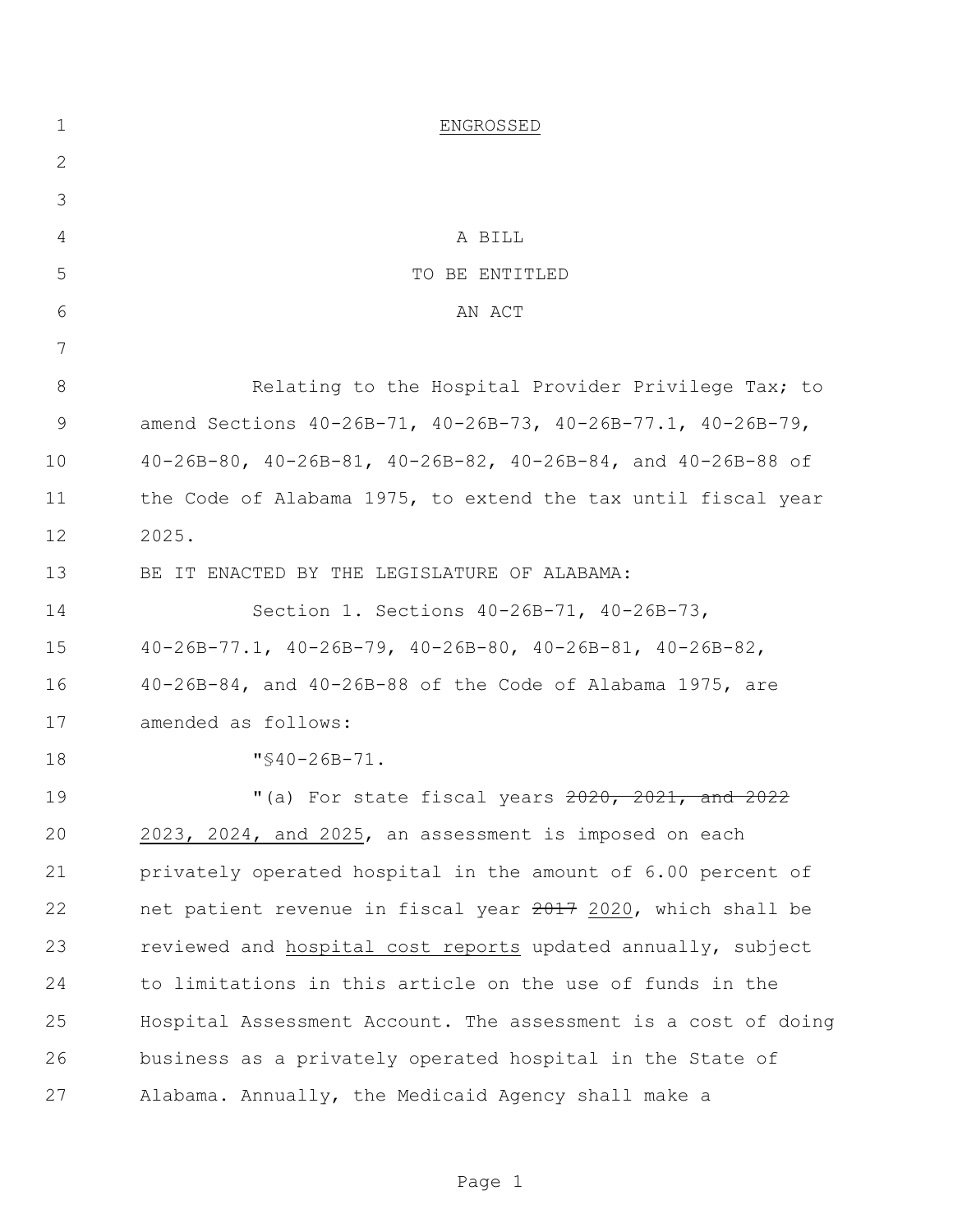determination of whether changes in federal law or regulation have adversely affected hospital Medicaid reimbursement during the most recently completed fiscal year, or a reduction in payment rates has occurred. If the agency determines that adverse impact to hospital Medicaid reimbursement has occurred, or will occur, the agency shall report its findings to the Chair of the House Ways and Means General Fund Committee who shall propose an amendment to this article during any legislative session prior to the start of the upcoming fiscal year from the year the report was made, to address the adverse impact. The assessment imposed on each private hospital under this section shall be reduced pro rata, if the total disproportionate share allotment for all 14 hospitals is reduced before or during the 2022 2025 fiscal year, as a result of any action by the Medicaid Agency or the Centers for Medicare and Medicaid Services, and only to the extent that the Hospital Assessment Account is more than necessary to fund some or all hospital payments under this article.

**"**(b)(1) For state fiscal years 2020, 2021, and 2022 2023, 2024, and 2025, net patient revenue shall be determined using the data from each private hospital's fiscal year ending 23 2017 2020, 2021, or 2022 Medicare Cost Report contained in the Centers for Medicare and Medicaid Services Healthcare Cost Information System, which shall be reviewed and the hospital cost reports updated annually subject to limitations in this article on the use of funds in the Hospital Assessment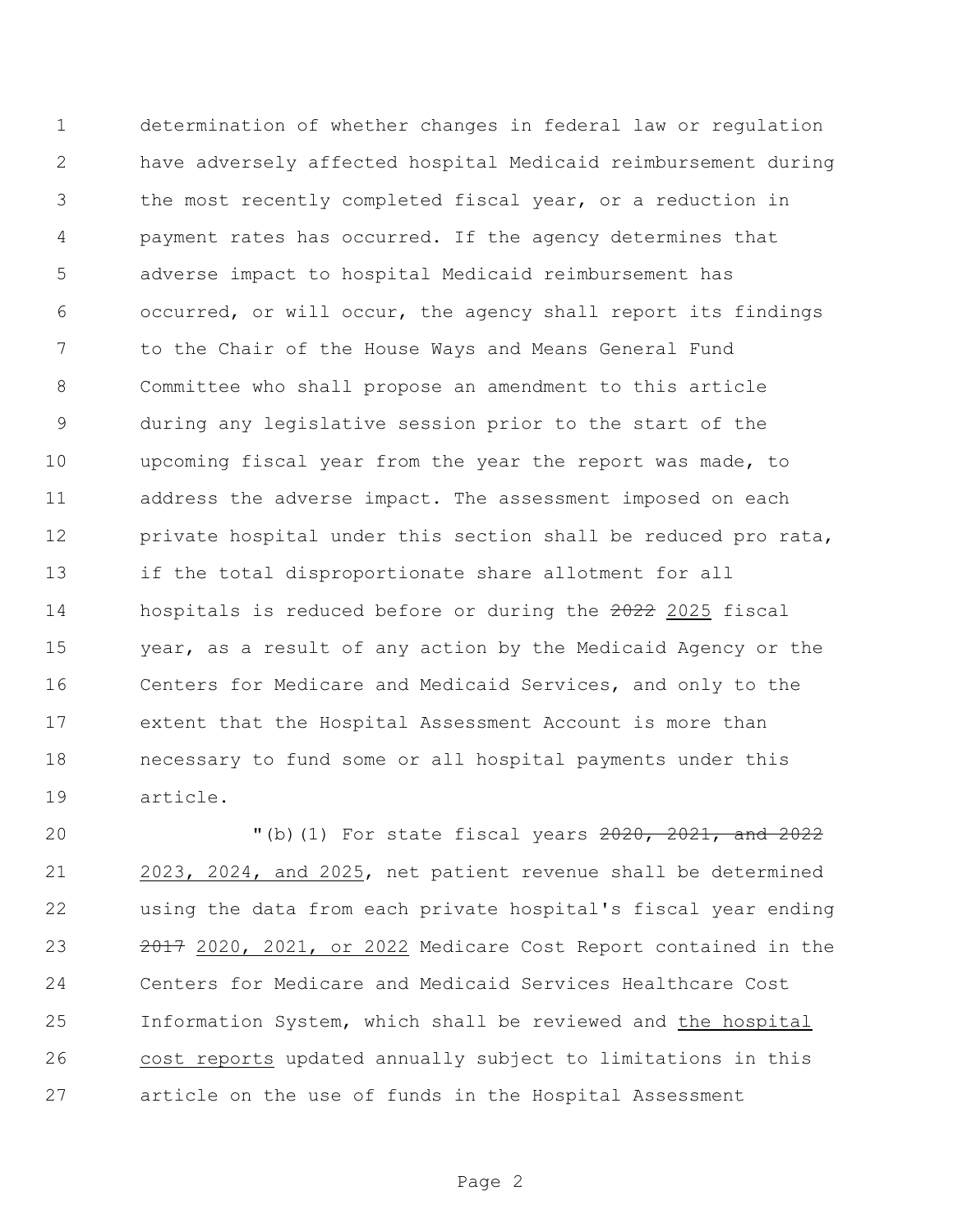1 Account. The Medicare Cost Report for 2020, 2021, and 2022 for each private hospital, which shall be reviewed and 3 updated annually, shall be used for fiscal years ,  $2021$ , 4 and 2022 2023, 2024, and 2024 and 2025, respectively. If the Medicare Cost Report is not available in the Centers for Medicare and Medicaid Services' Healthcare Cost Report Information System, the hospital shall submit a copy to the department to determine the hospital's net patient revenue for **fiscal year 2017** the most recent fiscal year.

 "(2) If a privately operated hospital commenced 11 operations after the due date for a 2017 2020 Medicare Cost Report, the hospital shall submit its most recent Medicare Cost Report to the department in order to allow the department 14 to determine the hospital's net patient revenue.

 "(c) This article does not authorize a unit of county or local government to license for revenue or impose a tax or assessment upon hospitals or a tax or assessment measured by the income or earnings of a hospital.

"§40-26B-73.

 "(a)(1) There is created within the Health Care Trust Fund referenced in Article 3 of Chapter 6 of Title 22 of a designated account known as the Hospital Assessment Account.

 "(2) The hospital assessments imposed under this article shall be deposited into the Hospital Assessment Account.

 "(3) If the Medicaid Agency begins making payments under Article 9 of Chapter 6 of Title 22, while Act 2017-382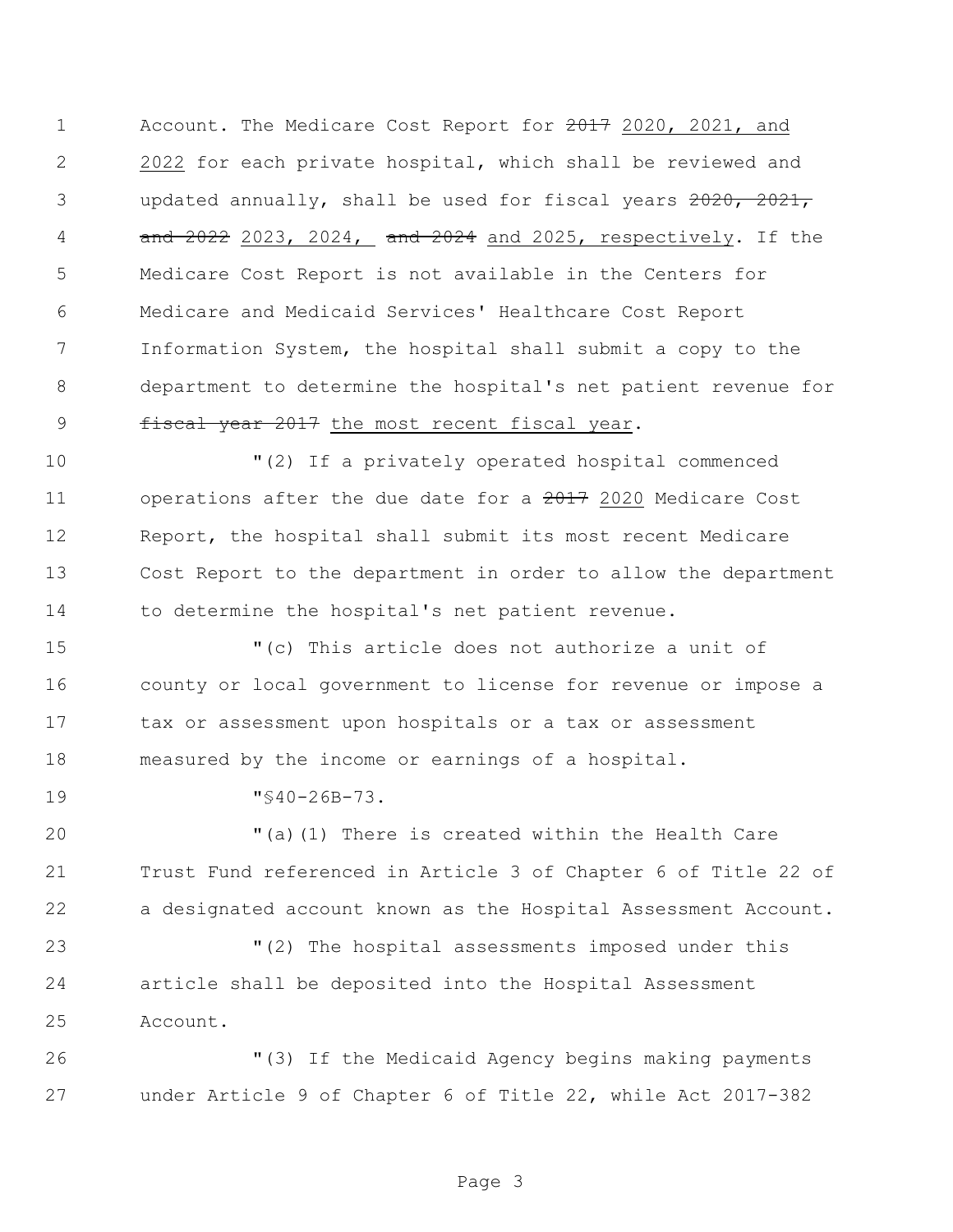1 is in force, the hospital intergovernmental transfers imposed under this article shall be deposited into the Hospital Assessment Account. "(b) Moneys in the Hospital Assessment Account shall consist of: "(1) All moneys collected or received by the department from privately operated hospital assessments 8 imposed under this article; "(2) Any interest or penalties levied in conjunction with the administration of this article; and  $(3)$  Any appropriations, transfers, donations, 12 gifts, or moneys from other sources, as applicable; and "(4) If the Medicaid Agency begins making payments under Article 9 of Chapter 6 of Title 22, while Act 2017-382 is in force, all moneys collected or received by the department from publicly owned and state-owned hospital intergovernmental transfers imposed under this article. "(c) The Hospital Assessment Account shall be separate and distinct from the State General Fund and shall be supplementary to the Health Care Trust Fund. "(d) Moneys in the Hospital Assessment Account shall not be used to replace other general revenues appropriated and funded by the Legislature or other revenues used to support Medicaid.

 "(e) The Hospital Assessment Account shall be exempt from budgetary cuts, reductions, or eliminations caused by a deficiency of State General Fund revenues to the extent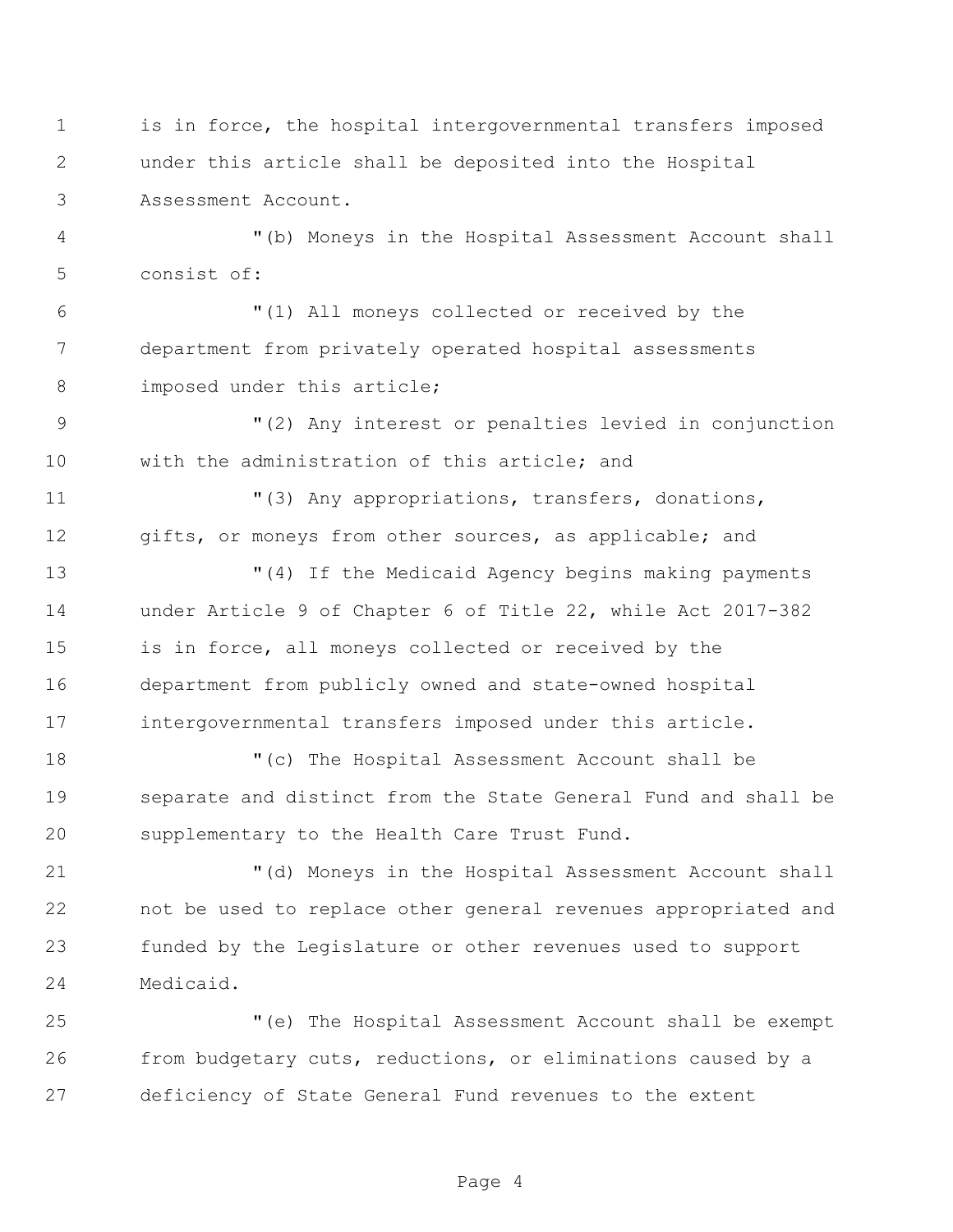permissible under Amendment 26 to the Constitution of Alabama of 1901, now appearing as Section 213 of the Official Recompilation of the Constitution of Alabama of 1901, as amended.

 "(f)(1) Except as necessary to reimburse any funds borrowed to supplement funds in the Hospital Assessment Account, the moneys in the Hospital Assessment Account shall be used only as follows:

9 Ta. To make public, private, and state inpatient and outpatient hospital payments.

 "b. To reimburse moneys collected by the department from hospitals through error or mistake or under this article.

 "(2)a. The Hospital Assessment Account shall retain account balances remaining each fiscal year.

 "b. On September 30, 2014, and each year thereafter, any positive balance remaining in the Hospital Assessment Account which was not used by the Medicaid Agency to obtain federal matching funds and paid out for hospital payments, shall be factored into the calculation of any new assessment rate by reducing the amount of hospital assessment funds that must be generated during the next fiscal year. The Medicaid Agency may carry over a balance of unspent assessment funds not considered in the previous sentence and not to exceed one third of the total current year's assessment, through fiscal year 2025 to account for future variations in hospital expenses and federal match rates in the upcoming fiscal year. 27 If there is no new assessment beginning October 1, 2022 2025,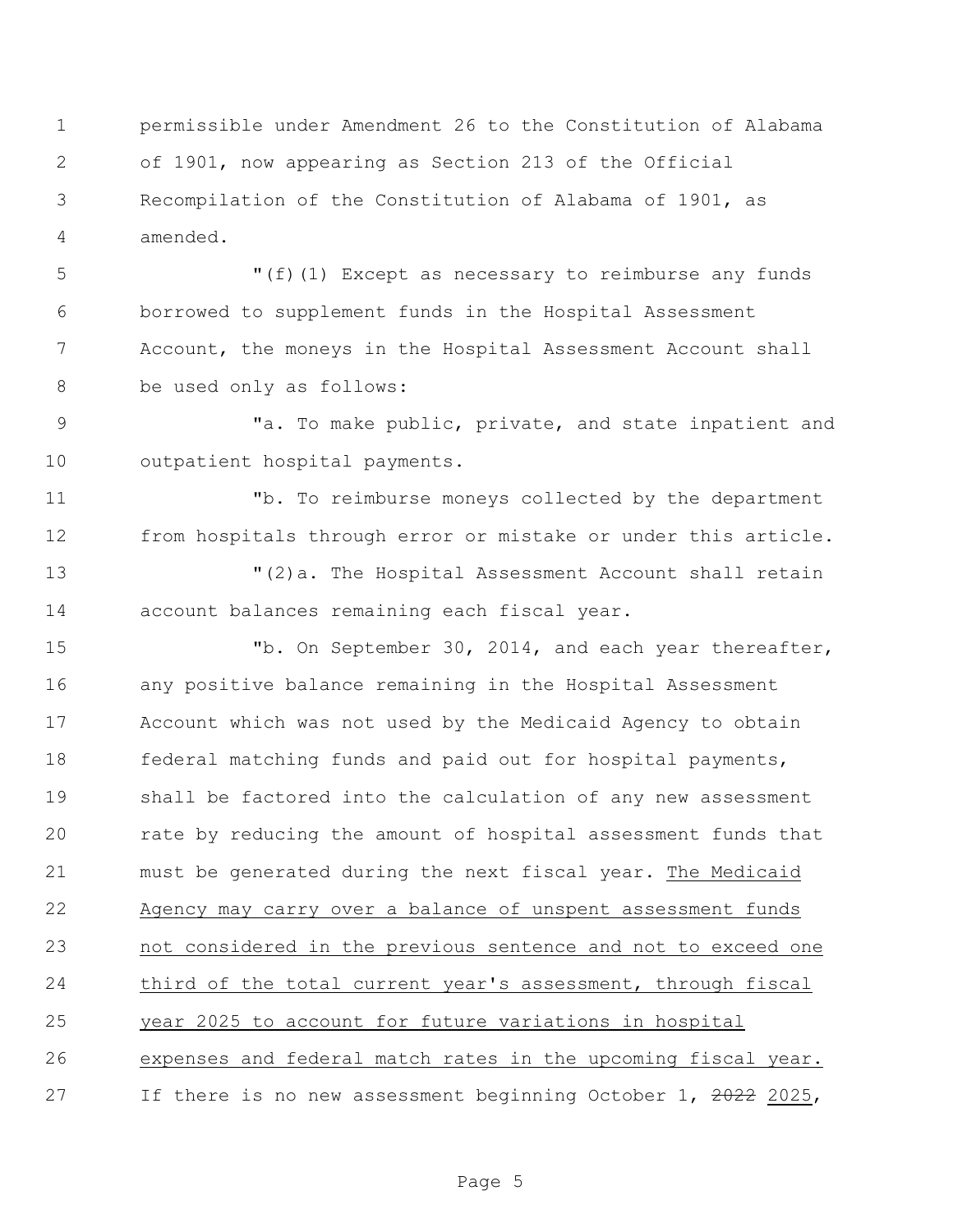the funds remaining shall be refunded to the hospital that paid the assessment or made an intergovernmental transfer in proportion to the amount remaining.

 "(3) A privately operated hospital shall not be guaranteed that its inpatient and outpatient hospital payments will equal or exceed the amount of its hospital assessment. "§40-26B-77.1.

8 "(a) Beginning on October 1, 2016, and ending on 9 September 30, 2022 2025, publicly owned and state-owned hospitals shall begin making intergovernmental transfers to 11 the Medicaid Agency. If the agency begins making payments pursuant to Article 9 of Chapter 6 of Title 22, on or before September 30, 2019, the amount of the intergovernmental transfers shall be calculated for each hospital using a pro-rata basis based on the hospital's IGT contribution for FY 2018 in relation to the total IGT for FY 2018. Total IGTs for any given fiscal year shall not exceed three hundred thirty-three million, four hundred thirty-four thousand, and forty-eight dollars (\$333,434,048) with the exception of an adjustment as described in subsection (d) and to the extent adjustments are required to comply with federal regulations or terms of any waiver issued by the federal government relating to the state's Medicaid program. The total intergovernmental transfers shall equal and shall not exceed the amount of state funds necessary for the agency to obtain only those federal matching funds necessary to pay publicly owned and state-owned hospitals for hospital payments. If the agency does not begin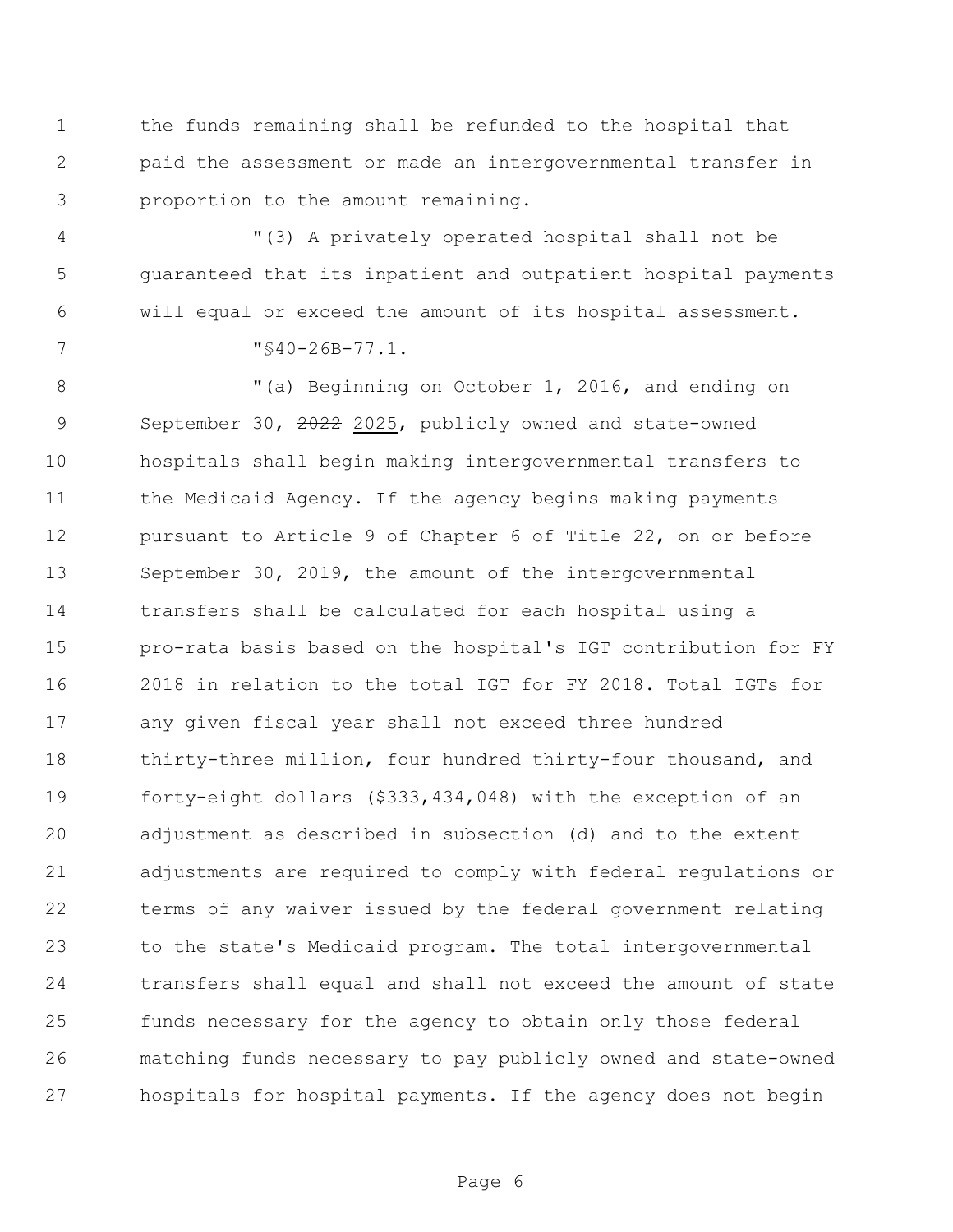making payments pursuant to Article 9 of Chapter 6 of Title 22, on or before September 30, 2022, the total intergovernmental transfers shall equal the amount of state funds necessary for the agency to obtain only those federal matching funds necessary to pay publicly owned and state-owned hospitals for hospital payments.

 "(b) These intergovernmental transfers shall be made 8 in compliance with 42 U.S.C. § 1396b. (w).

 "(c) If a publicly or state-owned hospital commences operations after October 1, 2013, the hospital shall commence making intergovernmental transfers to the Medicaid Agency in the first full month of operation of the hospital after October 1, 2013.

 "(d) If the Medicaid Agency begins making payments pursuant to Article 9 of Chapter 6 of Title 22, on or before September 30, 2019, notwithstanding any other provision of this article, a private hospital that is subject to payment of 18 the assessment pursuant to this article at the beginning of a state fiscal year, but during the state fiscal year experiences a change in status so that it is subject to the intergovernmental transfer computed under this article, it shall continue to pay the same amount as calculated in Section 40-26B-71, but in the form of an intergovernmental transfer. "§40-26B-79.

 "If the Medicaid Agency begins making payments pursuant to Article 9 of Chapter 6 of Title 22, on or before September 30, 2019, the agency shall pay hospitals as a base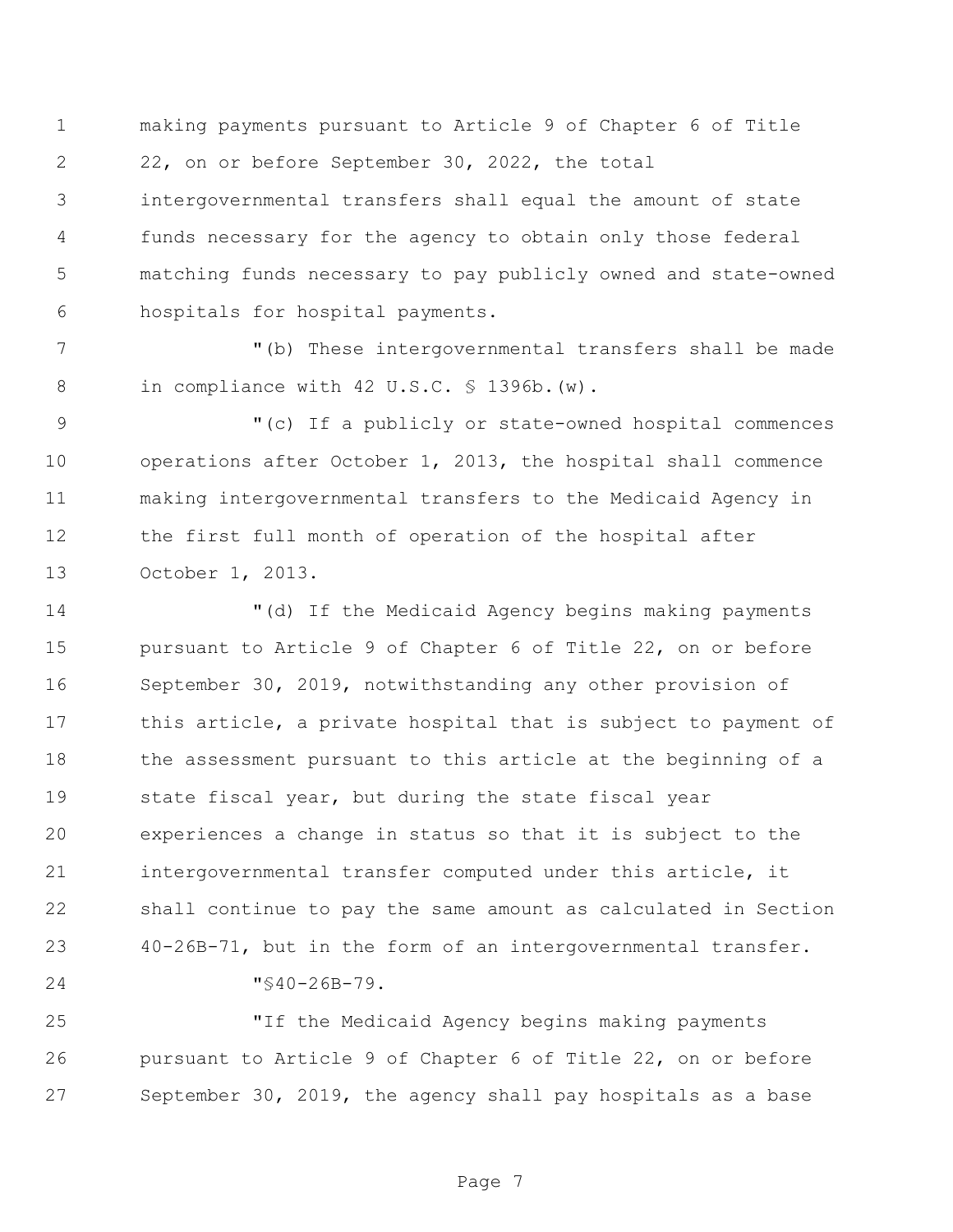amount for state fiscal year 2019, for inpatient services an APR-DRG payment that is equal to the total modeled UPL submitted and approved by CMS during fiscal year 2019. If the agency begins making payments pursuant to Article 9 of Chapter 6 of Title 22, on a date other than the first day of fiscal year 2019, there shall be no retroactive adjustment to payments already made to hospitals in accordance with the approved state plan. If approved by CMS, the agency shall publish the APR-DRG rates for each hospital prior to September 30, 2018. If the agency does not begin making payments pursuant to Article 9 of Chapter 6 of Title 22, on or before 12 September 30, 2025, the agency shall pay hospitals as a base amount for fiscal years 2020, 2021, and 2022 2023, 2024, 14 and 2025, the total greater of a hospital's current per diem as published for fiscal year 2022 or sixty-eight percent of total inpatient payments made by the agency during state 17 fiscal year 2019, divided by the total patient days paid 18 in state fiscal year 2007 2019, multiplied by patient days 19 paid during fiscal years  $2020, 2021,$  and  $2022$  2023, 2024, and 2025. A hospital may request to have their per diem reviewed and revised at the sole discretion of the Medicaid Agency. This payment to be paid using the agency's published check write table is in addition to any hospital access payments the agency may elect to pay hospitals as inpatient payments other than per diems and access payments, if the agency does not make payments pursuant to Article 9 of Chapter 6 of Title 22 in fiscal year 2019, or fiscal years 2023, 2024, and 2025,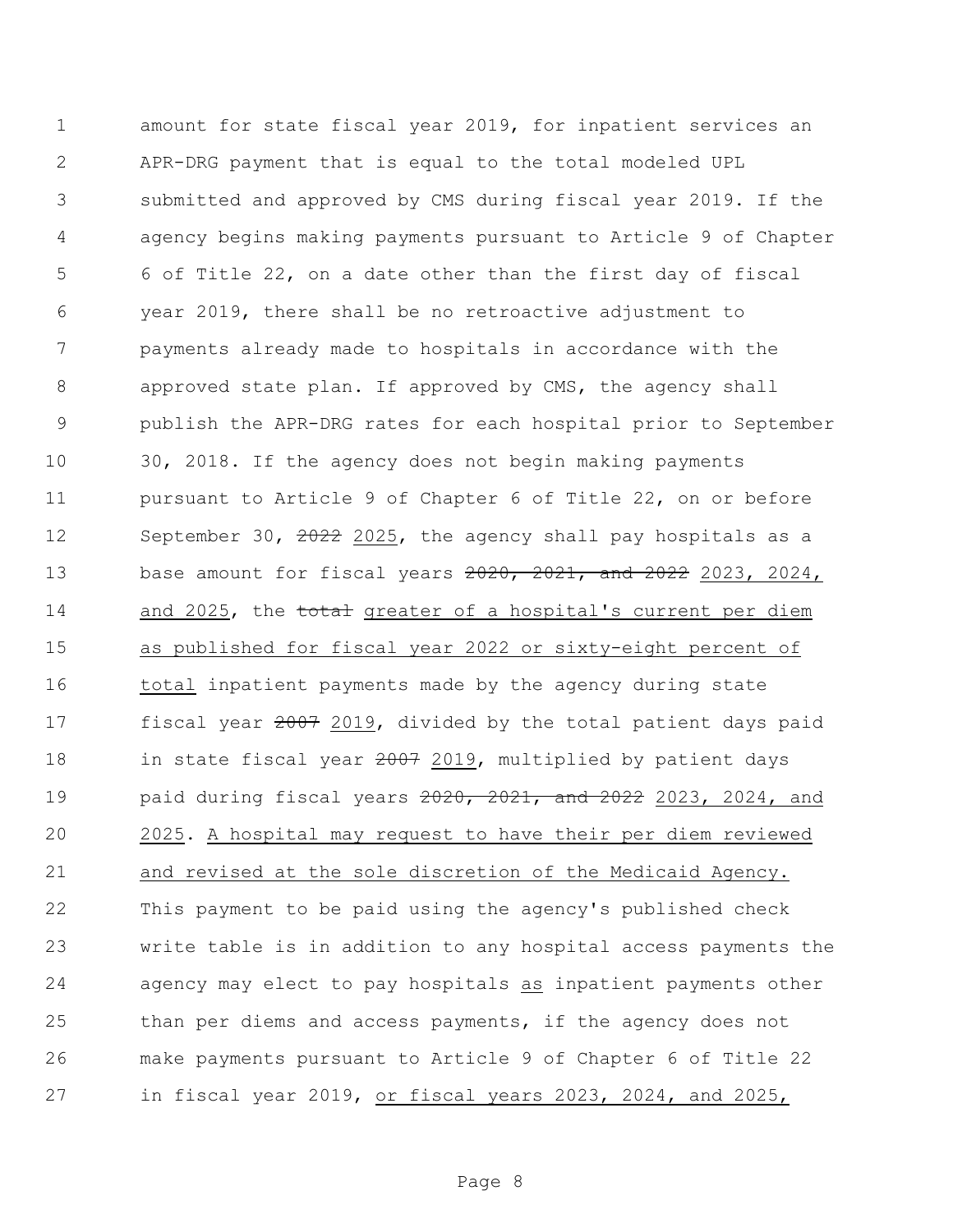only if the Hospital Services and Reimbursement Panel approves 2 the change in hospital payments.

"§40-26B-80.

 "If the Medicaid Agency begins making payments pursuant to Article 9 of Chapter 6 of Title 22, on or before September 30, 2019, the agency shall pay hospitals as a base amount for fiscal year 2019 for outpatient services based upon a fee for service and access payments or OPPS schedule. If the agency begins making payments pursuant to Article 9 of Chapter 6 of Title 22, on a date other than the first day of fiscal 11 year 2023, there shall be no retroactive adjustment to payments already made to hospitals in accordance with the approved state plan.

 "Should the Medicaid Agency implement OPPS, the total amount budgeted (total base rate) for OPPS shall not be less than the total outpatient UPL.

 "If the Medicaid Agency does not begin making payments pursuant to Article 9 of Chapter 6 of Title 22, on or before September 30, 2019, the agency shall pay hospitals as a 20 base amount for fiscal year 2019 years 2023, 2024, and 2025 for outpatient services, based upon an outpatient fee schedule in existence on September 30, 2018. Medicaid may update the outpatient fee schedule with approval of the Hospital Services and Reimbursement Panel. Hospital outpatient base payments shall be in addition to any hospital access payments or other payments described in this article.

"§40-26B-81.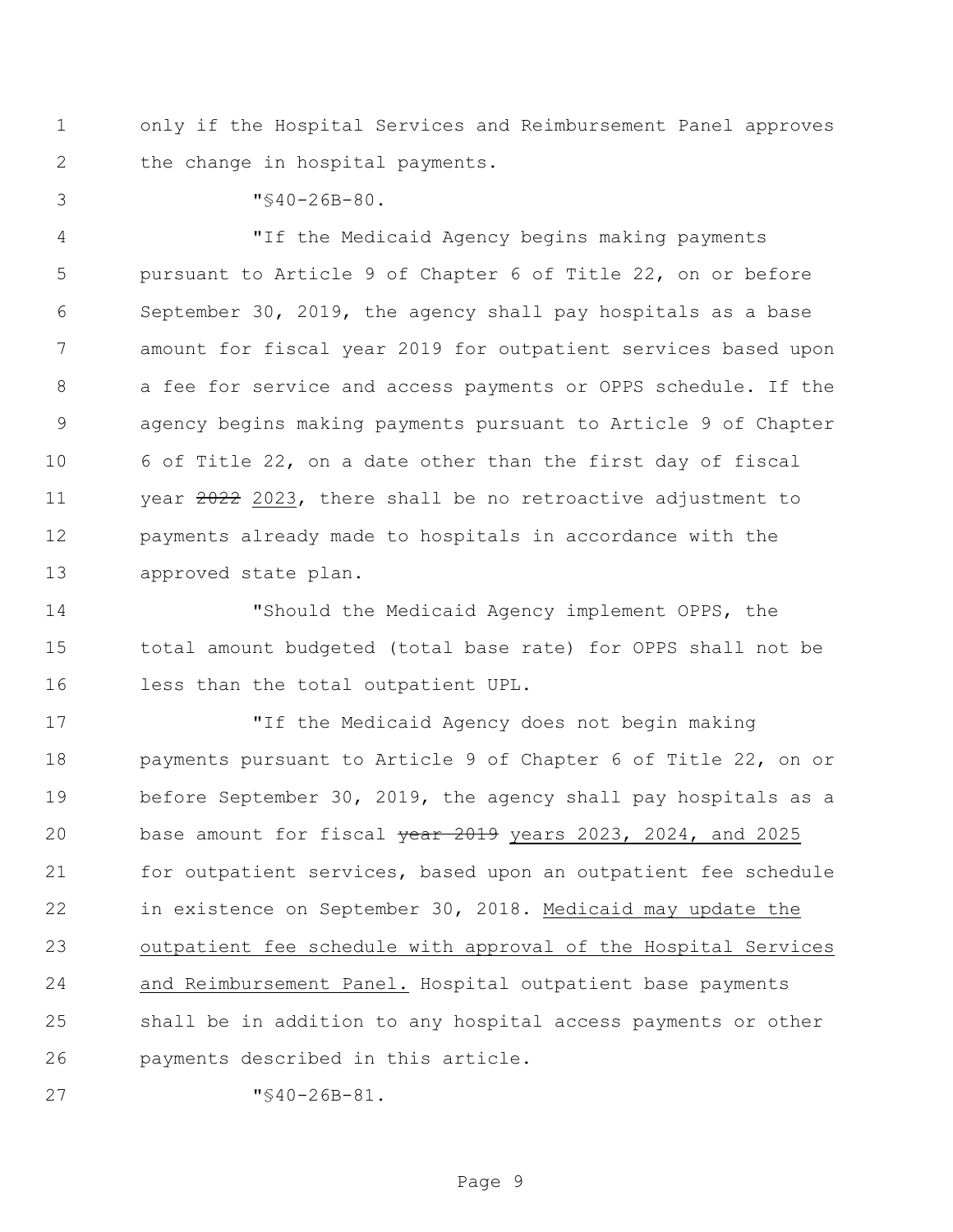"(a) If the Medicaid Agency begins making payments pursuant to Article 9 of Chapter 6 of Title 22, on or before September 30, 2019, to preserve and improve access to hospital services, for hospital inpatient and outpatient services rendered on or after October 1, 2018, the agency shall consider the published inpatient and outpatient rates as defined in Sections 40-26B-79 and 40-26B-80 as the minimum payment allowed.

 "(b) If the Medicaid Agency does not begin making payments pursuant to Article 9 of Chapter 6 of Title 22, on or before September 30, 2019, the aggregate hospital access payment amount is an amount equal to the upper payment limit, less total hospital base payments determined under this article. All publicly, state-owned, and privately operated hospitals shall be eligible for inpatient and outpatient hospital access payments for fiscal years 2020, 2021, and 2022 2023, 2024, and 2025, as set forth in this article.

 "(1) In addition to any other funds paid to hospitals for inpatient hospital services to Medicaid patients, each eligible hospital shall receive inpatient hospital access payments each state fiscal year. Publicly and state-owned hospitals shall receive total payments, including hospital base payments, that, in the aggregate, equal the upper payment limit for publicly and state-owned hospitals, until the Hospital Assessment Account is exhausted. Privately operated hospitals shall receive total payments, including hospital base payments that, in the aggregate, equal the upper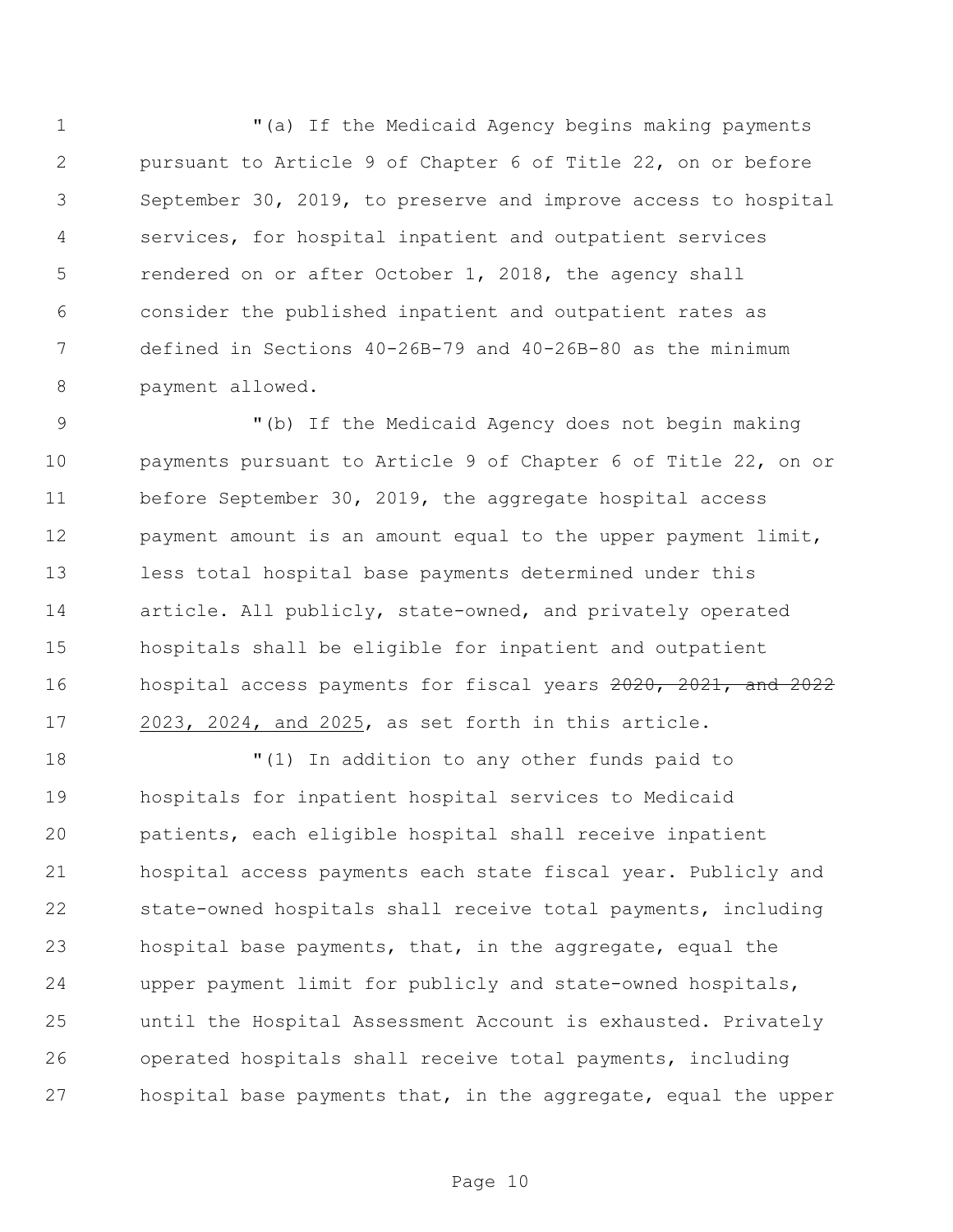payment limit for privately operated hospitals, until the Hospital Assessment Account is exhausted. Any intergovernmental transfers and hospital provider taxes shall be used only as moneys paid to hospitals.

 "(2) Inpatient hospital access payments shall be made on a quarterly basis.

 "(3) In addition to any other funds paid to hospitals for outpatient hospital services to Medicaid patients, each eligible hospital shall receive outpatient hospital access payments each state fiscal year. Publicly and state-owned hospitals shall receive payments, including 12 hospital base payments, that, in the aggregate, equal the upper payment limit for publicly and state-owned hospitals, until the Hospital Assessment Account is exhausted. Privately operated hospitals shall receive payments, including hospital base payments that, in the aggregate, equal the upper payment limit for privately operated hospitals, until the Hospital Assessment Account is exhausted.

 "(4) Outpatient hospital access payments shall be made on a quarterly basis.

 "(c) A hospital access payment shall not be used to offset any other payment by the Medicaid Agency for hospital inpatient or outpatient services to Medicaid beneficiaries, including, without limitation, any fee-for-service, per diem, private or public hospital inpatient adjustment, or hospital cost settlement payment.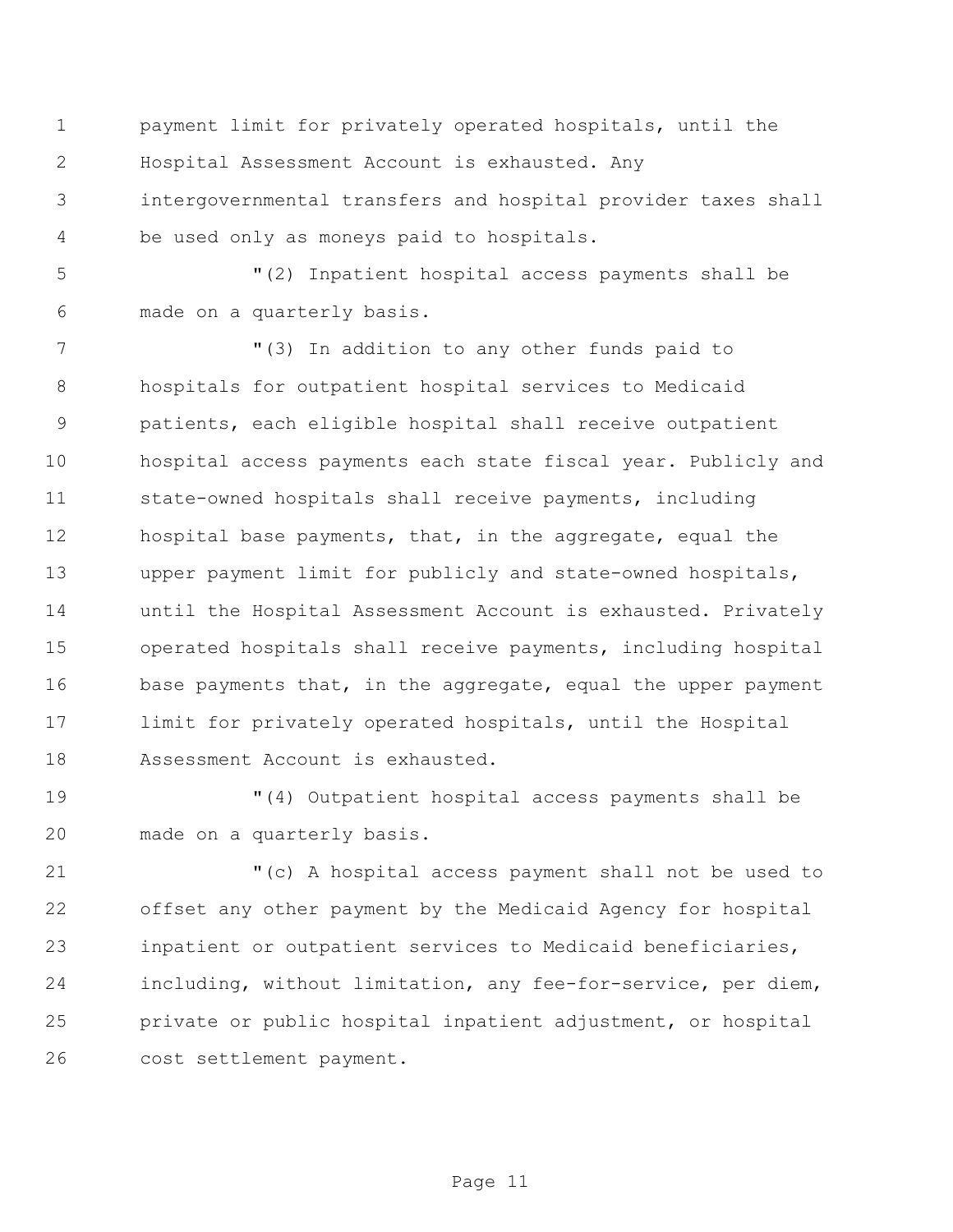1 "(d) The specific hospital payments for publicly, state-owned, and privately operated hospitals shall be described in the state plan amendment to be submitted to and approved by the Centers for Medicare and Medicaid Services.

"§40-26B-82.

 "(a) The assessment imposed under this article shall not take effect or shall cease to be imposed and any moneys remaining in the Hospital Assessment Account in the Alabama Medicaid Program Trust Fund shall be refunded to hospitals in proportion to the amounts paid by them if any of the following occur:

 "(1) Expenditures for hospital inpatient and outpatient services paid for by the Alabama Medicaid Program for fiscal years 2020, 2021, and 2022 2023, 2024, and 2025, 15 are less than the amount paid during fiscal year  $2017 \div$ 16 Reimbursement or reimbursement rates under this article for fiscal years 2020, 2021, and 2022 2023, 2024, and 2025, are less than the rates approved by CMS in Sections 40-26B-79 and 40-26B-80.

 "(2) The Medicaid Agency makes changes in its rules 21 that reduce hospital inpatient payment rates, outpatient payment rates, or adjustment payments, including any cost 23 settlement protocol, that were in effect on September 30, 2019 2022.

 "(3) The inpatient or outpatient hospital access payments required under this article are changed or the assessments imposed or certified public expenditures, or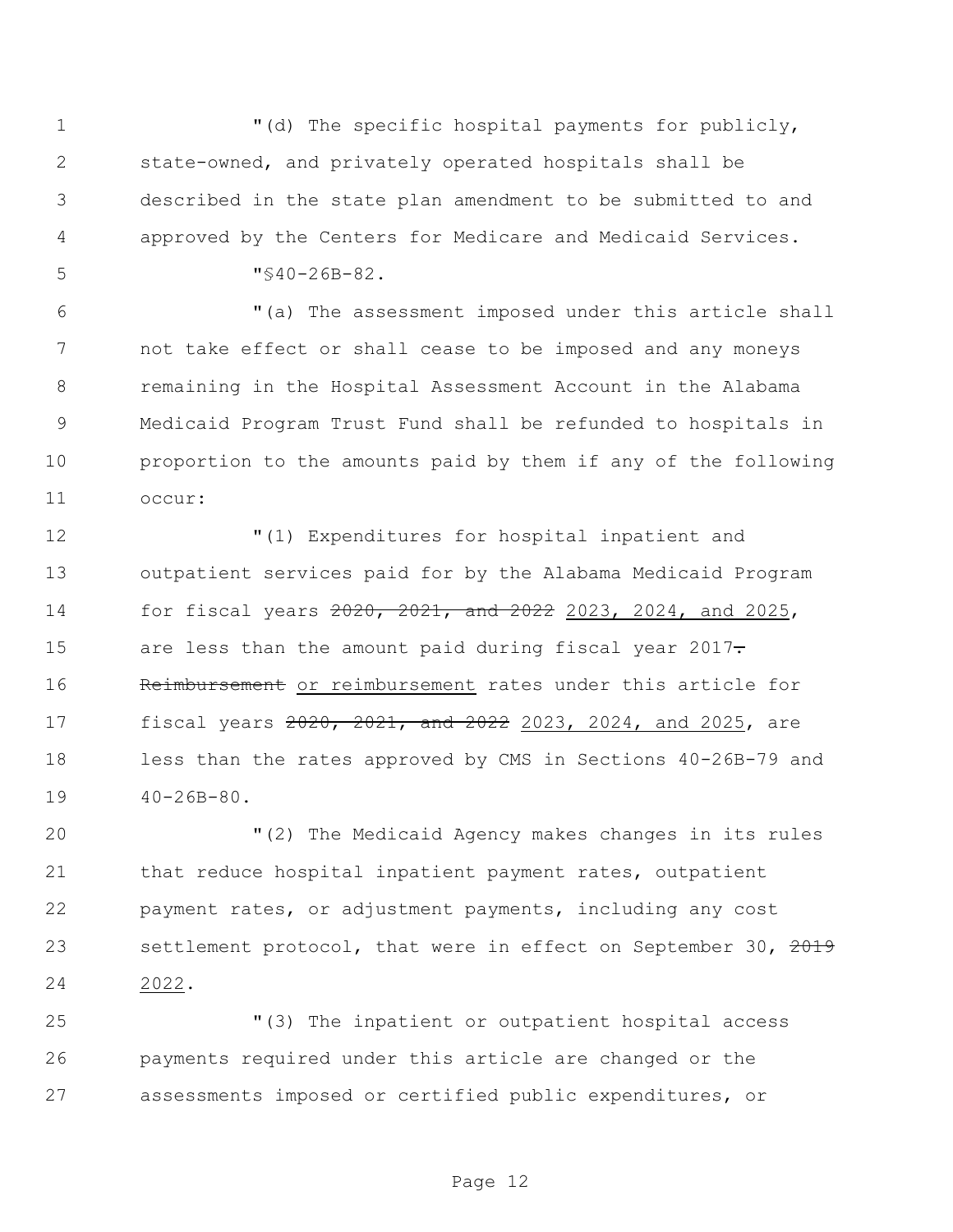intergovernmental transfers recognized under this article are not eligible for federal matching funds under Title XIX of the Social Security Act, 42 U.S.C. § 1396 et seq., or 42 U.S.C. § 1397aa et seq.

 "(4) The Medicaid Agency contracts with an alternate care provider in a Medicaid region under any terms other than the following:

8 Ta. If a regional care organization or alternate care provider failed to provide adequate service pursuant to its contract, or had its certification terminated, or if the agency could not award a contract to a regional care organization under its quality, efficiency, and cost conditions, or if no organization had been awarded a regional care organization certificate by October 1, 2016, or the date of extension as set out in Act No. 2016-377, then the agency shall first offer a contract, to resume interrupted service or 17 to assume service in the region, under its quality, 18 efficiency, and cost conditions to any other regional care organization that the agency judged would meet its quality criteria.

 "b. If by October 1, 2014, no organization had a probationary regional care organization certification in a region. However, the agency could extend the deadline until January 1, 2015, if it judged an organization was making reasonable progress toward getting probationary certification. If the agency judged that no organization in the region likely would achieve probationary certification by January 1, 2015,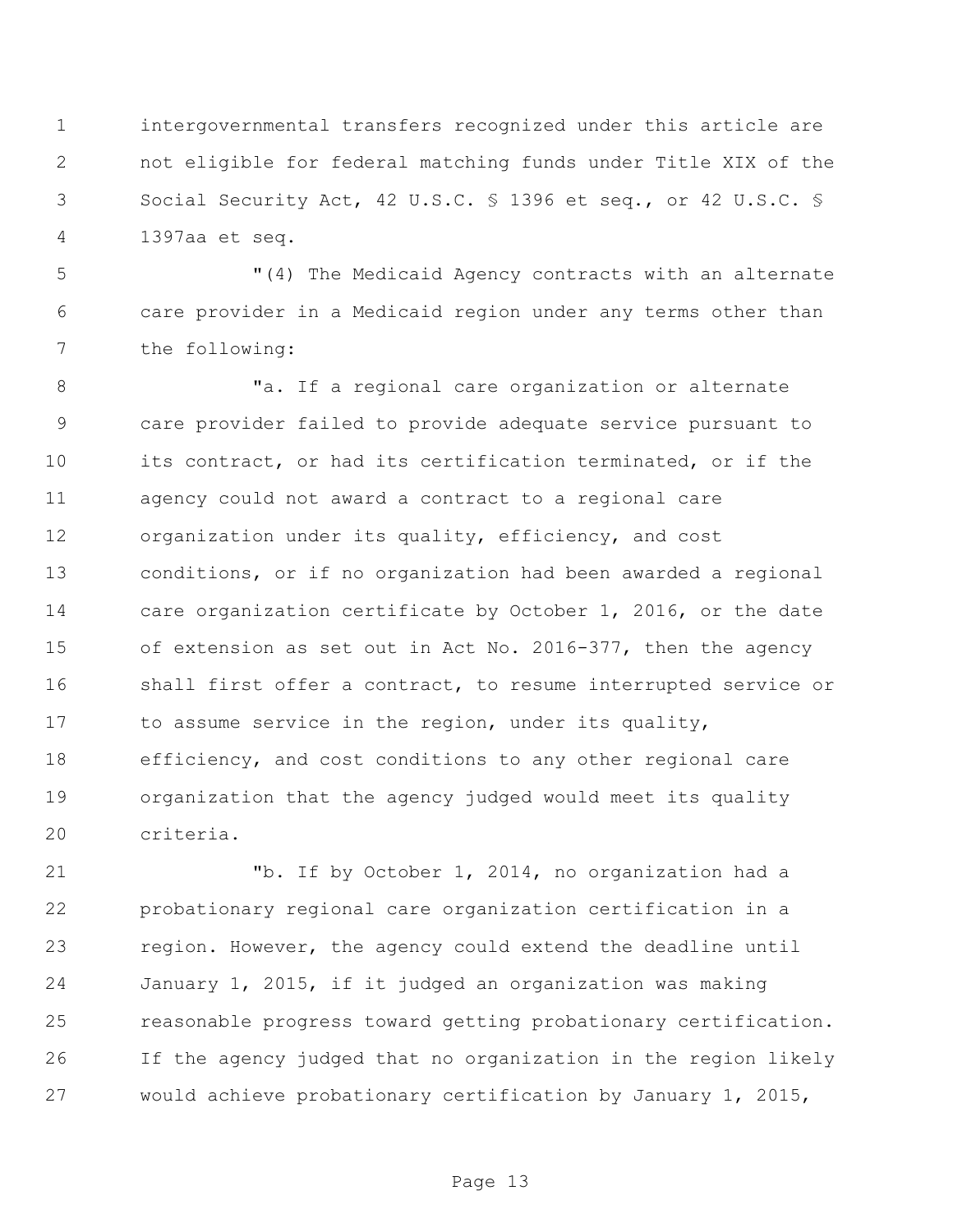then the agency shall let any organization with probationary or full regional care organization certification apply to develop a regional care organization in the region. If at least one organization made such an application, the agency no sooner than October 1, 2015, would decide whether any organization could reasonably be expected to become a fully certified regional care organization in the region and its initial region.

 "c. If an organization lost its probationary certification before October 1, 2016, or the date of the extension as set out in Act No. 2016-377, the agency shall offer any other organization with probationary or full regional care organization certification, which it judged could successfully provide service in the region and its initial region, the opportunity to serve Medicaid beneficiaries in both regions.

17 The agency may contract with an alternate care provider only if no regional care organization accepted a contract under the terms of paragraph a., or no organization was granted the opportunity to develop a regional care organization in the affected region under the terms of paragraph b., or no organization was granted the opportunity to serve Medicaid beneficiaries under the terms of paragraph c.

 "e. The agency may contract with an alternate care provider under the terms of paragraph d. only if, in the judgment of the agency, care of Medicaid enrollees would be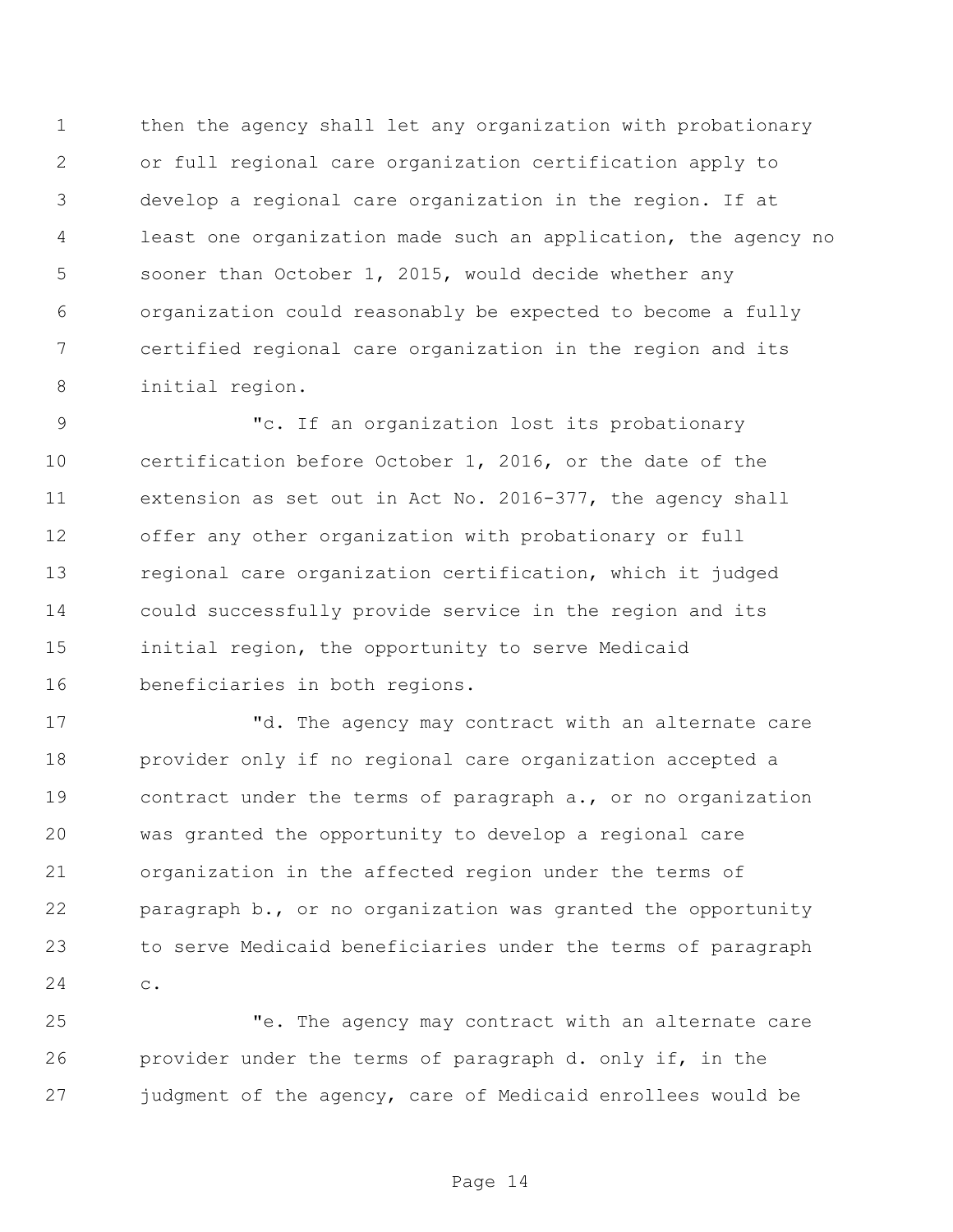better, more efficient, and less costly than under the then existing care delivery system. The agency may contract with more than one alternate care provider in a Medicaid region.

 "f.1. If the agency were to contract with an alternate care provider under the terms of this section, that provider would have to pay reimbursements for hospital inpatient or outpatient care at rates at least equal to those published as of October 1, 2017, pursuant to Sections 40-26B-79 and 40-26B-80.

 "2. If more than a year had elapsed since the agency directly paid reimbursements to hospitals, the minimum reimbursement rates paid by the alternate care provider would have to be changed to reflect any percentage increase in the national medical consumer price index minus 100 basis points.

 "(b)(1) The assessment imposed under this article shall not take effect or shall cease to be imposed if the assessment is determined to be an impermissible tax under Title XIX of the Social Security Act, 42 U.S.C. § 1396 et seq.

 "(2) Moneys in the Hospital Assessment Account in the Alabama Medicaid Program Trust Fund derived from assessments imposed before the determination described in subdivision (1) shall be disbursed under this article to the extent federal matching is not reduced due to the impermissibility of the assessments, and any remaining moneys shall be refunded to hospitals in proportion to the amounts paid by them.

"§40-26B-84.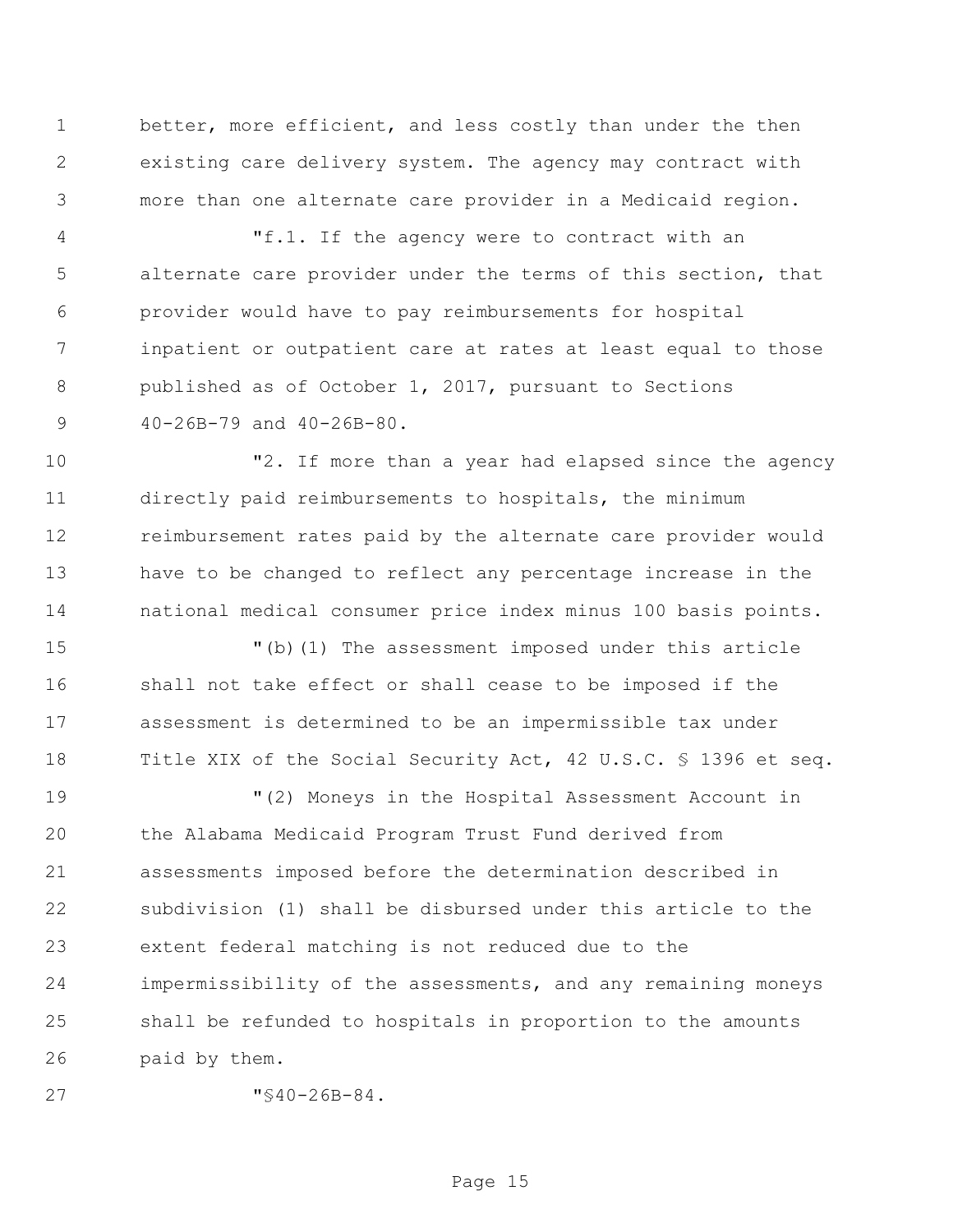"This article shall be of no effect if federal financial participation under Title XIX of the Social Security Act is not available to the Medicaid Agency at the approved federal medical assistance percentage, established under Section 1905 of the Social Security Act, for the state fiscal years 2020, 2021, and 2022 2023, 2024, and 2025.  $\sqrt{940-26B-88}$ .

8 This article shall automatically terminate and 9 become null and void by its own terms on September 30, 2022 2025, unless a later act is enacted extending the article to

future state fiscal years."

 Section 2. This act shall become effective on October 1, 2022 following its passage and approval by the Governor, or its otherwise becoming law.